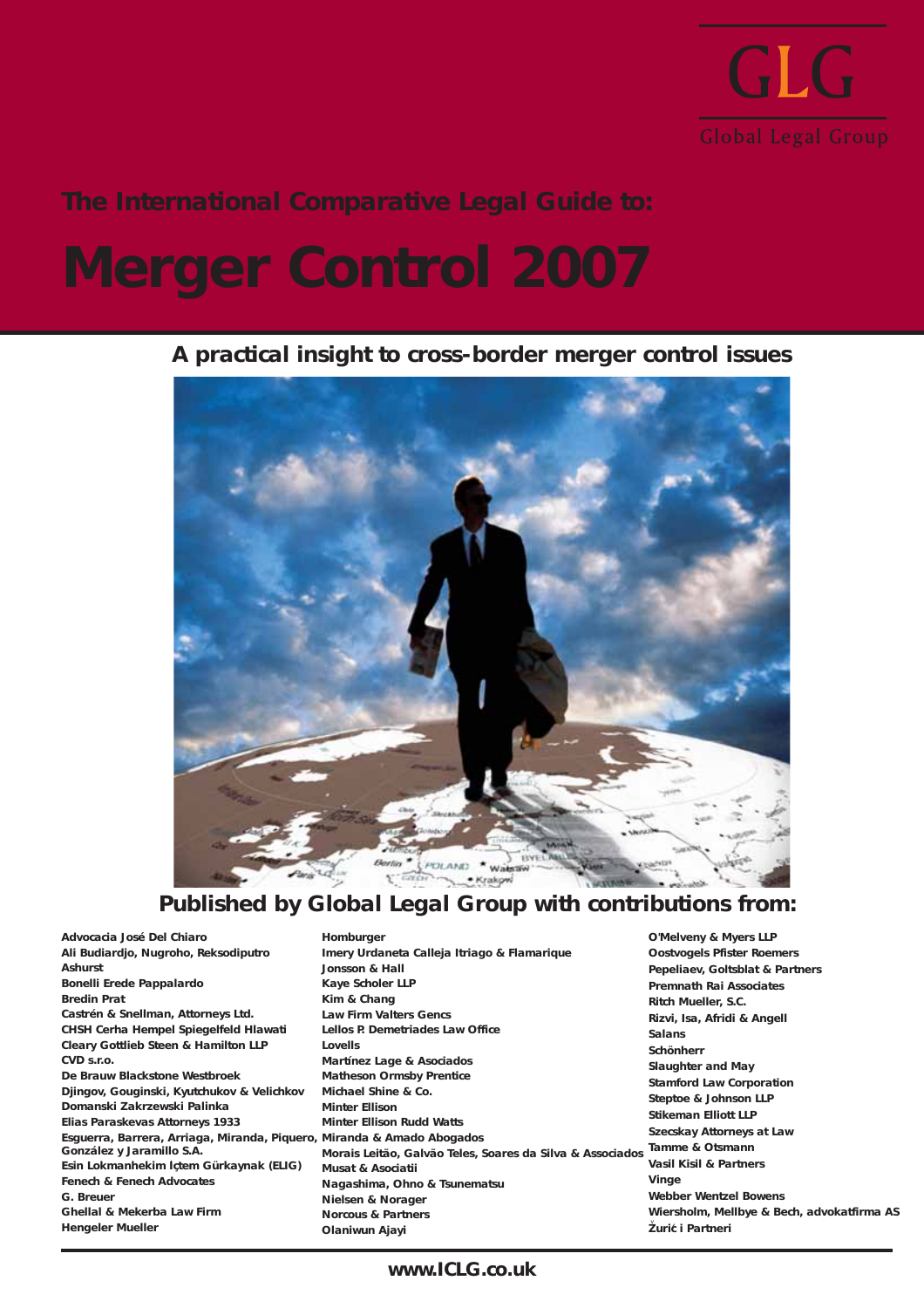# **Algeria**

## **Ghellal & Mekerba**

#### **Introductory Remarks**

The contributors would like to bring the reader's attention to the fact that Algerian merger control is in its early stages and that numerous provisions of local competition regulation have not yet been interpreted. This situation is particularly well illustrated in the lack of clarity of the articles pertaining to the notification threshold.

However, it is worth stressing that the principles underlying Algerian merger control mechanisms are directly inspired from those applicable within the European internal market. The approximation of Algerian regulation towards European regulation has been formalised by an Algerian Declaration attached to the Association Agreement signed with the European Community and its Member States. The Declaration states that Algeria "shall be inspired by the orientations of European Union competition policy when applying its own competition regulation". As to the interpretation of provisions other than that pertaining to the notification threshold, such commitment is liable to ensure a certain level of predictability.

#### **1 Relevant Authorities and Legislation**

#### **1.1 Who is/are the relevant merger authority(ies)?**

According to Ordinance n°03-03 of 19 July 2003 (hereinafter "the Ordinance"), the "Conseil de la Concurrence" (hereinafter "the Council") is empowered to control mergers. The Council can authorise or reject a concentration after having solicited the opinion of the Minister of Commerce.

When justified by reasons of general interest, the Government may, on its own initiative or on demand of one of the parties to the merger, override a rejection decision taken by the Council.

In some specific sectors, other authorities may have their say in the control of the merger (please refer to question 1.4).

#### **1.2 What is the merger legislation?**

Merger control is ruled by the Ordinance that amends Ordinance n°95-06 of 25 January 1996. Executive Decree n°05-219 of 22 June 2005 sets the procedure governing the notification of a concentration project (hereinafter "the Decree").

#### **1.3 Is there any other relevant legislation for foreign mergers?**

Under domestic law, there is no specific provision applicable to

**Amine Ghellal**



**Mahieddine Raoui** 

mergers which exclusively involve foreign firms.

From a financial standpoint, foreign investments are subject to the same regime as that applicable to domestic ones. The said regime flows from Ordinance n°01-03 of 10 August 2001, recently amended by Ordinance n°06-08 of 15 July 2006, which is mainly intended to encourage investment in economic activities.

**1.4 Is there any other relevant legislation for mergers in particular sectors?**

Yes. Some particular sectors are subject to specific vertical regulations. These provisions may enable authorities other than the Council to take part in the merger control process.

The main fields in which specific legislation is inclined to have an effect on the merger control process are the following:

- **Electricity**: Act n°02-01 of 6 February 2001 pertaining to electricity and gas distributions provides in its Article 115, point 13, that, under certain circumstances, an acquisition or a takeover of electrical power undertakings shall be approved by the Electricity and Gas Regulation Commission.
- Post and Telecommunication: According to Article 13, п paragraph 1, of Act n°00-03 of 6 August 2000, the Post and Telecommunication Regulation Authority shall ensure the existence of an effective competition on the post and telecommunications market. This prerogative may encompass the possibility for the said Authority to control mergers which are liable to have an effect on competition.
- **Banking**: According to Article 94 of Ordinance n°03-11 of п 26 August 2003, all transfers of shares of banks and financial institutions shall be subject to the prior authorisation of the Governor of the Bank of Algeria.

From a horizontal standpoint, one shall also bear in mind that privatisation operations, which are deemed mergers under the Ordinance, are to be authorised by the "Conseil des Participations de l'Etat" by application of Article 9 of Ordinance n°01-04 of 20 August 2001.

It must be stressed that the coexistence between the rules set in the Ordinance and the above-mentioned specific rules is still unclear.

The only relevant provision in this respect is Article 39 of the Ordinance which states that when a practice referred to the Council occurs within an industry which is under the control of a specific regulation authority, it must transmit a copy of the file to the said authority in order to obtain its opinion.

Present legislation thus leaves room for interpretation and practice will undoubtedly play a key role in defining the coexistence between the Ordinance and other specific regulation.

**ICLG TO: MERGER CONTROL 2007 WWW.ICLG.CO.UK**

© Published and reproduced with kind permission by Global Legal Group Ltd, London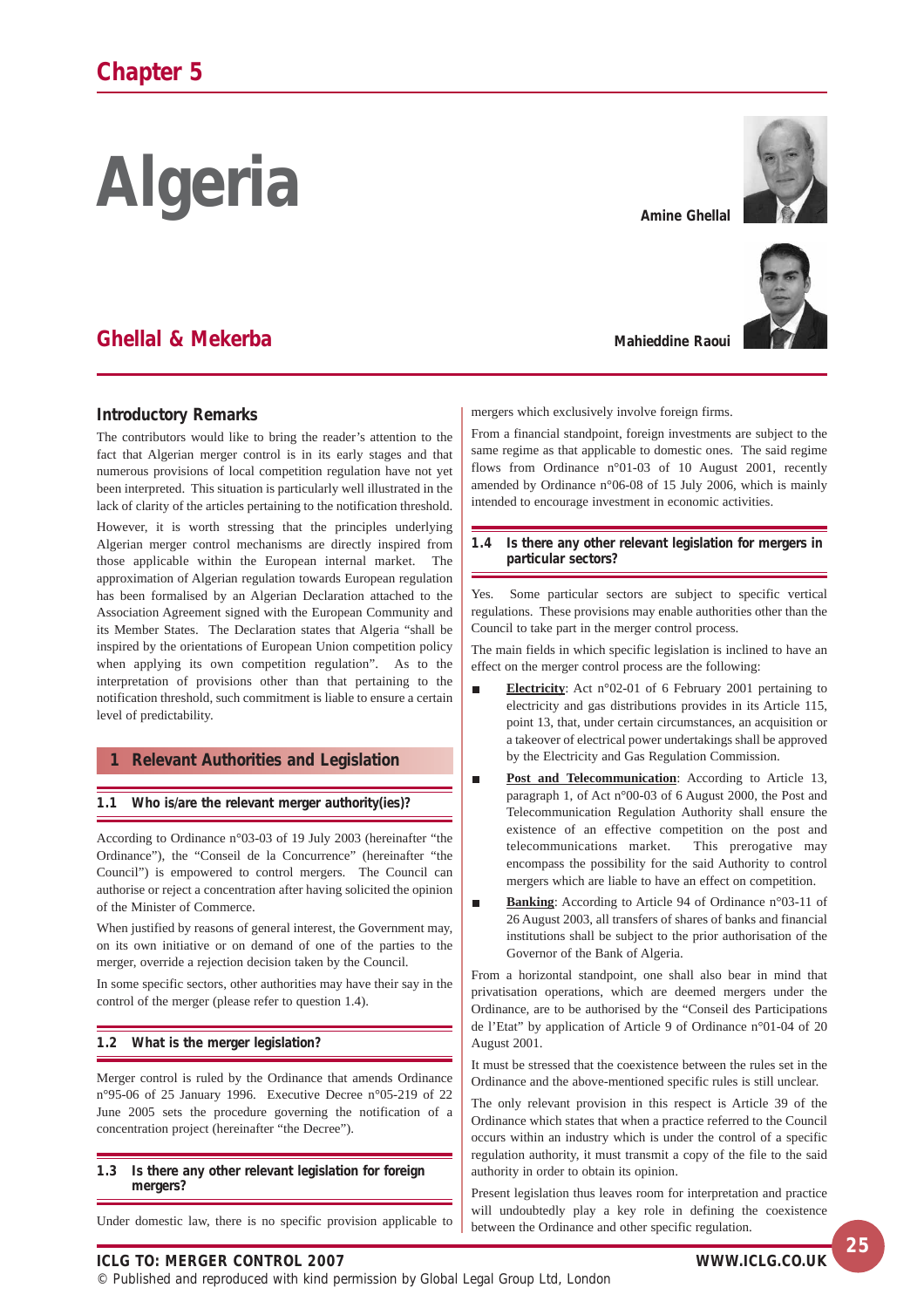**Algeria**

#### **2 Transactions Caught by Merger Control Legislation**

#### **2.1 Which types of transaction are caught - in particular, how is the concept of "control" defined?**

Merger control is intended to cover all transactions that lead to a lasting change in the structure of the party's undertakings and that consequently have an effect on the structure of the market.

The notion of a concentration adopted by Article 15 of the Ordinance is the same as that defined in the European Community Merger Regulation (hereinafter ECMR).

A concentration shall be deemed to arise when:

- two or more previously independent undertakings merge; or
- one or more persons already holding control of at least one undertaking, or one or more undertakings, acquire control of all or part of one or more other undertakings, directly or indirectly, whether by the acquisition of a holding in the capital or by purchasing assets, a contract or any other means.

As well as concerning the notion of concentration, the notion of control is directly inspired from the ECMR.

Indeed, control shall be constituted by rights, contracts or any other means which, either separately or in combination, and having regard to the considerations of fact or law involved, confer the possibility of exercising a decisive influence on an undertaking on a lasting basis. Such control shall notably take the shape of:

- the ownership or the right to use all or part of the assets of an undertaking; or
- rights or contracts which confer decisive influence on the composition, voting or decisions of the organs of an undertaking.

#### **2.2 Are joint ventures subject to merger control?**

Only "full-function" joint ventures, as defined for instance by EC law, are subject to merger control.

According to Article 15.3 of the Ordinance, the creation of a joint venture is subject to domestic merger control if the newly created entity is intended to perform on a lasting basis all the functions of an autonomous economic entity.

There is no specific threshold applicable to joint ventures.

Joint ventures other than "full-function" shall, in principle, be reviewed under rules pertaining to anti-competitive agreements set in Articles 7, 8 and 9 of the Ordinance.

Such joint ventures may be notified to the Council and certified as not being in breach of competition law. Certification will be granted within a document entitled "attestation négative" delivered by the Council to the undertaking parties. The procedure to be complied with in order to obtain the said certificate is set by Executive Decree n°05-175, of 12 May 2005.

#### **2.3 What are the jurisdictional thresholds for application of merger control?**

The jurisdictional threshold is one of the rare points in which domestic law clearly departs from EC regulation.

Indeed, the threshold set in the Ordinance is grounded on the market shares of the participating undertakings and not on their turnover, as is the case under EC law.

According to Article 17 of the Ordinance, operations that are liable to hinder competition, notably by strengthening a dominant position on a market, have to be notified to the Council.

Article 18 of the Ordinance provides that Article 17 applies each time that operations are intended to exceed a 40% threshold of sales or purchases on a market.

From a practical standpoint, it is to be stressed that the market share threshold raises important issues, since it implies that the undertaking parties must define the relevant market prior to the notification of the operation to the Council.

Moreover, as mentioned below, the interaction between Article 17 and Article 18 of the Ordinance is, for the time being, unclear (please refer to question 3.1).

#### **2.4 Does merger control apply in the absence of a substantive overlap?**

In principle, merger control applies each time that a transaction is liable to hinder competition. As mentioned below, some important issues are dependent on the interpretation of Article 18 (please refer to question 3.1). The application of merger control to situations where there is no substantial overlap will depend on the said interpretation.

#### **2.5 In what circumstances is it likely that transactions between parties outside your jurisdiction ("foreign to foreign" transactions) would be caught by your merger control legislation?**

No provision of merger control legislation pertains to the "nationality" of the parties. Therefore, as soon as they meet the criteria set in the Ordinance, "foreign to foreign" transactions shall be subject to the control of the Council. In such circumstances, a cooperation mechanism may be needed to implement the Council's decision.

For instance, a cooperation mechanism has been set up between the Council and the European Commission in order to control mergers carried out within the European internal market which may have an effect on the Algerian market (please refer to question 6.1).

#### **2.6 Please describe any mechanisms whereby the operation of the jurisdictional thresholds may be overridden by other provisions.**

There is no such mechanism under domestic law.

#### **3 Notification and its Impact on the Transaction Timetable**

#### **3.1 Where the jurisdictional thresholds are met, is notification compulsory and is there a deadline for notification?**

As mentioned above, the rules pertaining to the threshold control are set by Articles 17 and 18 of the Ordinance (please refer to question 2.3). These two provisions have not yet been interpreted by the Council. They could be interpreted either narrowly or broadly:

Under the narrow interpretation, *only operations which are intended to exceed 40% of sales or purchases on a market would have to be notified to the Council*. Such an interpretation does not seem entirely compatible with article

**26**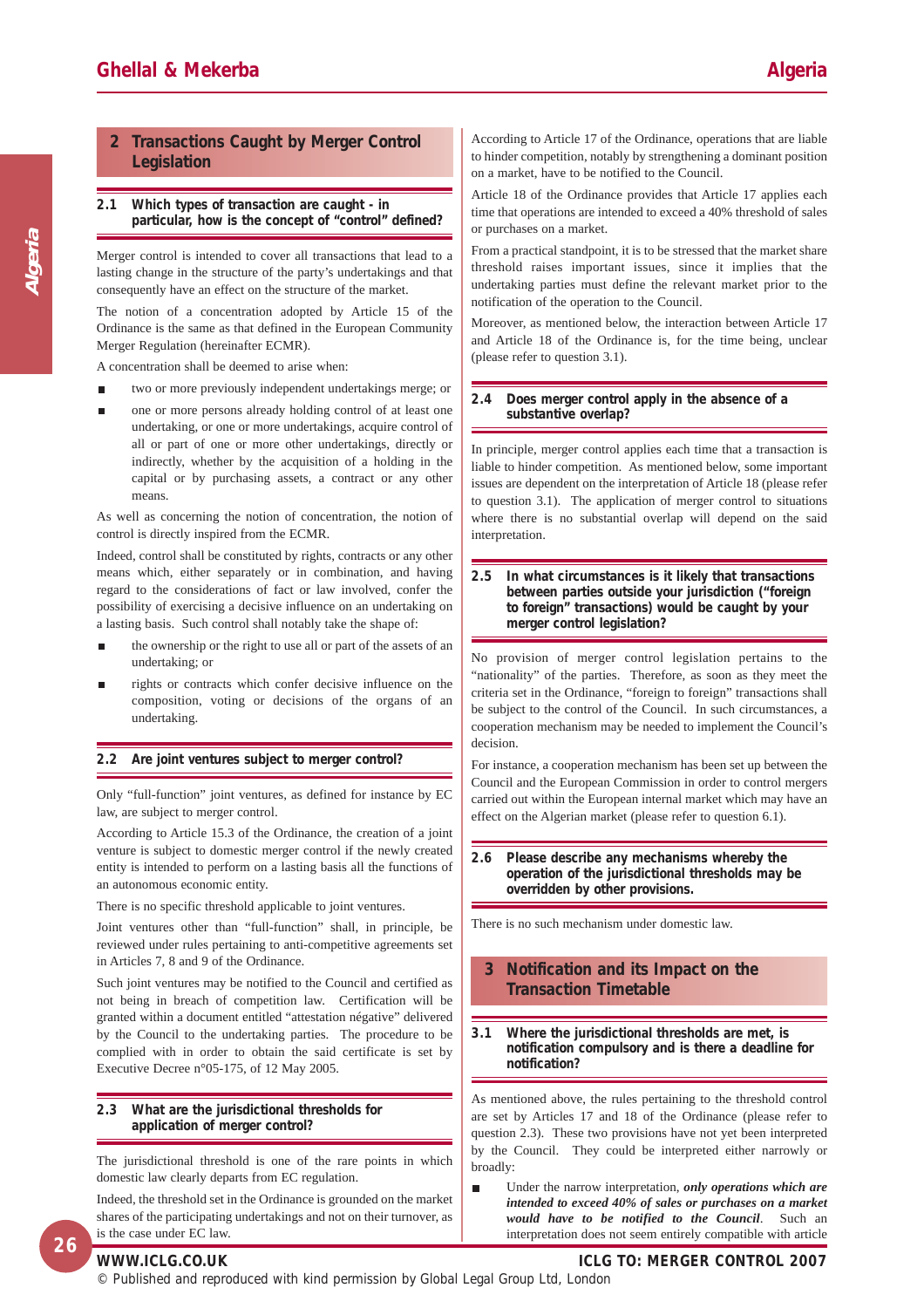**Algeria**

17 of the Ordinance to the extent that it only allows the control of operations where dominant positions are at issue.

According to the broad interpretation, operations intended to exceed 40% of sales or purchases on a market would have to, as is the case under the narrow interpretation, be notified to the Council.

In addition, however, *all other operations that are liable to jeopardise competition would also have to be notified to the Council*. This interpretation seems more in line with the substantive test set by article 17 of the Ordinance as stated below (please refer to question 4.1).

One has to stress that, owing to the important practical issues that both of these interpretations are liable to raise (i.e. definition of the relevant market and assessment of the potential anti-competitive effects of the concentration by the undertakings parties prior the notification to the Council), none may be deemed a panacea.

There is no deadline for notification. However, the control must be exercised *ex ante*, and Article 20 of the Ordinance provides that during the period necessary for the Council to render its decision, the parties shall not adopt any measure that would make the operation irremediable.

#### **3.2 Please describe any exceptions where, even though the jurisdictional thresholds are met, clearance is not required.**

There is no such exception under domestic law. However, as will be explained hereinafter (please refer to question 5.1), the Government can, under certain circumstances, override a refusal decision of the Council.

#### **3.3 Where a merger technically requires notification and clearance, what are the risks of not filing?**

According to Article 61 of the Ordinance, if the notification obligation is not complied with, the Council is empowered to impose a fine that could reach up to 7% of the turnover achieved in Algeria during the previous financial year by each undertaking that is a party to the concentration, or by the undertaking which the concentration created.

#### **3.4 Is it possible to carve out local completion of a merger to avoid delaying global completion?**

No. As soon as the threshold set in the Ordinance is met, the merger is to be notified to the Council. As mentioned above (please refer to question 3.1), the parties to a transaction shall not adopt any measure that would make the operation irremediable before the decision of the Council.

#### **3.5 At what stage in the transaction timetable can the notification be filed?**

As mentioned above (please refer to question 3.1), the transaction shall be notified to the Council before the signing of a definitive agreement. However, the Ordinance does not specify precisely the stage at which the notification shall be made.

**3.6 What is the timeframe for scrutiny of the merger by the regulatory body? What are the main stages in the regulatory process?**

According to Article 17 of the Ordinance, the Council shall render

its decision within a three-month period. The different phases of the regulatory process have not been specified in the Ordinance.

#### **3.7 Is there any prohibition on completing the transaction before clearance is received or any compulsory waiting period has ended?**

Yes. As mentioned above (please refer to question 3.1), the parties to the transaction shall not adopt any measure that would make the operation irremediable before the decision of the Council.

#### **3.8 Where notification is required, is there a prescribed format?**

Executive Decree n°05-219 of 22 June, 2005 relates to the rules governing the request for a merger clearance.

According to the said Decree, a clearance must be requested in a file that must be notified in French and reproduced in five copies. The said file includes:

- $\blacksquare$ a formal request of clearance of which a model is annexed to the Decree;
- a form containing relevant information on the operation at Н stake. A model of the form is annexed to the Decree;
- evidence of the powers conferred to the individual or individuals requiring the clearance;
- a certified copy of the statutes of the company or companies r. requiring the clearance;
- copies of the last three balance sheets which must all be certified. If the concerned company or companies have existed for less than three years, they must transmit copies of the last balance sheets; and
- Ē if available, a legalised copy of the bylaws of the company "resulting from the merger".

If several companies jointly request the clearance, only one file must be presented.

The Decree has been published in the Official Journal of the Democratic and Popular Algerian Republic n°43 of 25 June, 2005, p.3.

#### **3.8 Who is responsible for making the notification and are there any filing fees?**

Under Article 4 of the Decree, a distinction is drawn between two situations:

- when a concentration is to be achieved through a merger or a joint venture, the operation shall jointly be notified by the parties; and
- when a concentration takes the shape of an acquisition, the Ė operation shall be notified by the enterprise that takes the control of the target firm.

There are no filing fees.

#### **4 Substantive Assessment of the Merger and Outcome of the Process**

**4.1 What is the substantive test against which a merger will be assessed?**

The test provided by the Ordinance is quite similar to the SIEC test used under ECMR, and the SLC test used under US legislation.

Indeed, in order to anticipate the problems and limits raised by the

#### **ICLG TO: MERGER CONTROL 2007**

© Published and reproduced with kind permission by Global Legal Group Ltd, London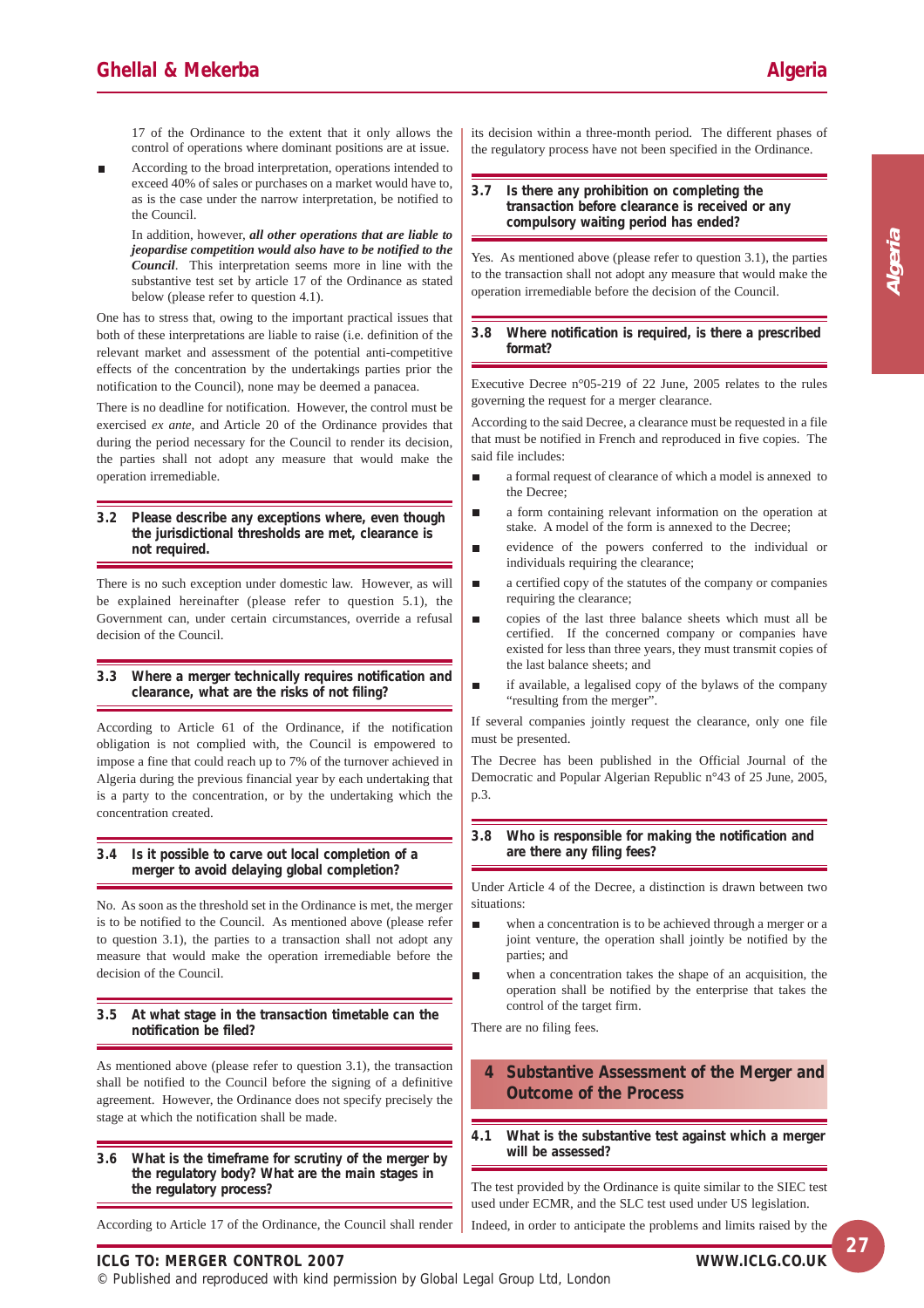use of the "Dominance Test", the Ordinance provides that the Council is empowered to control all mergers that are liable to jeopardise competition by notably strengthening a dominant position of an undertaking in a market. A dominant position is not the exclusive criterion upon which the assessment of the Council shall be grounded.

The Test used under Algerian legislation seems therefore sufficiently wide to allow the Council to deal with issues flowing from horizontal, vertical and conglomerate mergers. It also allows for the assessment of collective dominance and unilateral effects on oligopolistic markets. However, a strict interpretation of the rules pertaining to the notification threshold could limit these possibilities, especially concerning vertical mergers.

#### **4.2 What is the scope for the involvement of third parties (or complainants) in the regulatory scrutiny process?**

There are no specific rules pertaining to the involvement of third parties in the regulatory scrutiny process. However, given the wide inquiry powers of the Council, their intervention shall not be precluded.

#### **4.3 What information gathering powers does the regulator enjoy in relation to the scrutiny of a merger?**

According to Article 8 of the Decree, the Council can require the firms involved in the transaction to communicate all documents and information which it deems necessary.

The Council can decide, after having received the report of its auditor, to impose a fine which may not exceed DZD 500,000 (i.e. approximately US\$ 6,500) on undertakings which deliberately, or by negligence, have provided an incorrect or incomplete version of the information that has been requested on the basis of Article 51. The same fine will be imposed on companies that did not supply the information within the timeframe that was granted to them by the auditor.

The Council can also decide to impose a DZD 50,000 (i.e. approximately US\$ 650) penalty per day of delay.

#### **4.4 During the regulatory process, what provision is there for the protection of commercially sensitive information?**

The Council may, without being opposed professional secrecy, access any document or information which it deems necessary. The parties may however request the protection of sensitive information. In this case, the information or document must be notified separately and the statement "professional secrecy" must be apposed on each page.

#### **5 The End of the Process: Remedies, Appeals and Enforcement**

#### **5.1 How does the regulatory process end?**

At the end of the regulatory process, the Council shall adopt either a clearance or a refusal decision. However, it is to be stressed that the Government may, upon request or on its own initiative, override the Council's refusal for the sake of general interest.

#### **5.2 Where competition problems are identified, is it possible to negotiate "remedies" which are acceptable to the parties?**

Clearance decisions may be subject to conditions that are intended to attenuate the anti-competitive effects of the concentration at issue. The parties to the concentration may also, on their own initiative, commit themselves to implementing measures aimed at remedying the anti-competitive effects of the concentration.

Structural as well as behavioural remedies are acceptable. Once adopted, remedies are compulsory.

#### **5.3 At what stage in the process can the negotiation of remedies be commenced?**

In the notification file, the parties to the transaction are required to specify the measures intended to remedy the anti-competitive effects of the concentration.

#### **5.4 How are any negotiated remedies enforced?**

Enforcement of negotiated remedies is not ruled in a detailed way. There is no rule specifying when, how and by whom compliance with remedies is to be controlled.

However, there is no doubt as to the compulsory nature of remedies. According to Article 62 of the Ordinance, in the case of noncompliance with remedies or commitments, the Council is empowered to impose fines that can reach up to 5% of the turnover achieved in Algeria in the previous financial year by each undertaking party to the concentration, or by the undertaking to which the concentration gave birth.

#### **5.5 Will a clearance decision cover ancillary restrictions?**

Domestic merger control legislation does not provide any specific provision on this issue and it has not yet been dealt with by the Council. However, one can reasonably assume that restrictions necessary to push the concentration forward are covered by clearance decisions.

#### **5.6 Can a decision on merger clearance be appealed?**

On the one hand, the Ordinance only explicitly deals with the possibility of appealing a Council's "refusal" decision. According to its Article 19, paragraph 1, such a decision may indeed be the object of an appeal before the "Conseil d'Etat", which is the highest administrative jurisdiction in the country.

On the other hand, the possibility of appealing a "clearance" decision of the Council has not been provided for by the Ordinance. However, common administrative rules allow one to seek the annulment of an administrative decision. By virtue of these general rules, it should be possible for third parties to a merger to lodge an action against a clearance decision. This possibility is subject to compliance with the following conditions:

- the applicant has to demonstrate that it has an interest in п challenging the clearance decision; and
- the action is to be preceded by an out-of-court administrative settlement procedure.

The action seeking the annulment of the clearance decision of the Council shall be lodged before the "Conseil d'Etat" by application of Article 9.1 of Law n°98-01 of 30 May 1998.

© Published and reproduced with kind permission by Global Legal Group Ltd, London